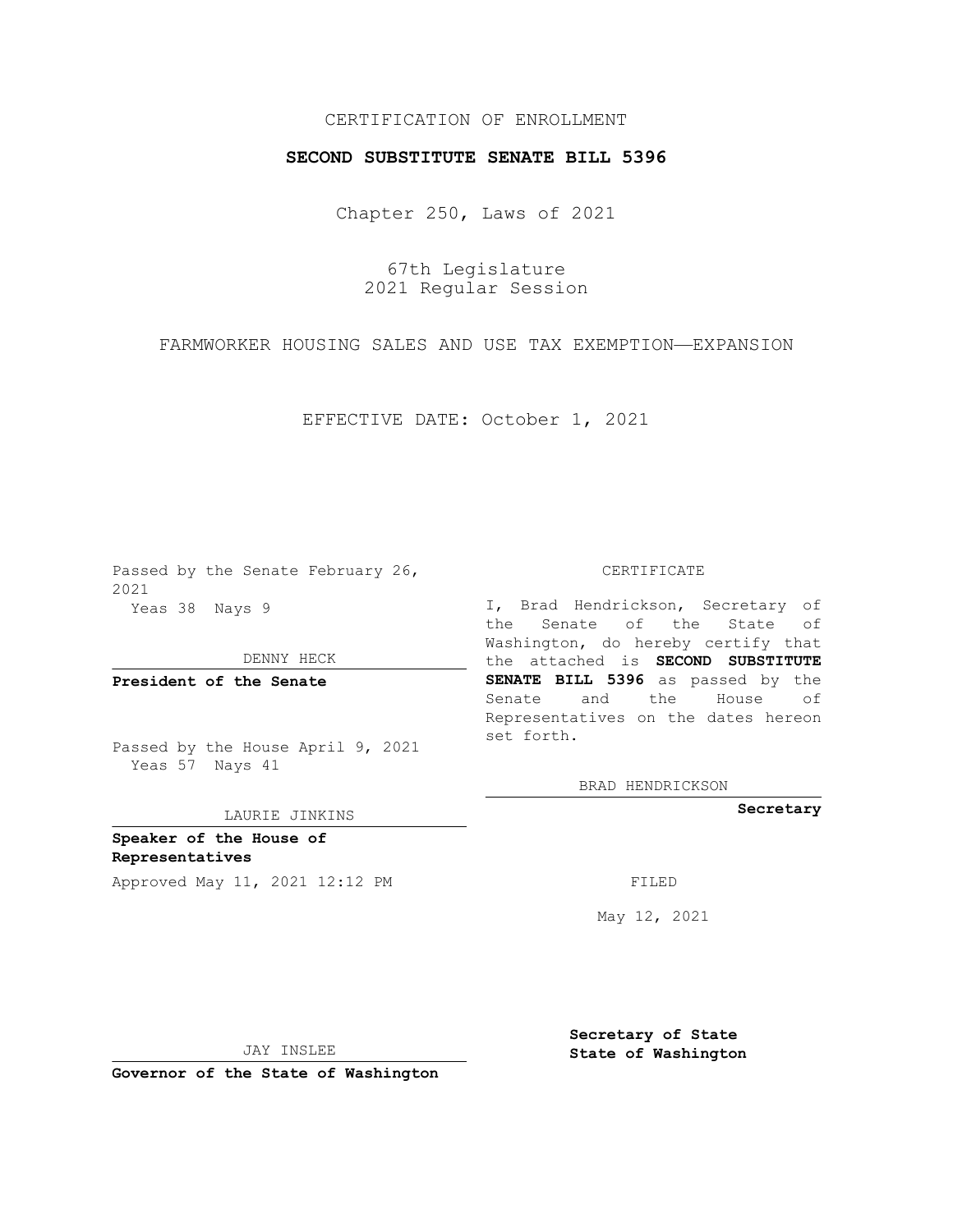### **SECOND SUBSTITUTE SENATE BILL 5396**

Passed Legislature - 2021 Regular Session

**State of Washington 67th Legislature 2021 Regular Session**

**By** Senate Ways & Means (originally sponsored by Senators Lovelett, Saldaña, Conway, Das, Kuderer, Nguyen, and Wilson, C.)

READ FIRST TIME 02/22/21.

 AN ACT Relating to expanding the sales and use tax exemption for farmworker housing; amending RCW 82.08.02745 and 82.12.02685; creating a new section; providing an effective date; and providing 4 expiration dates.

5 BE IT ENACTED BY THE LEGISLATURE OF THE STATE OF WASHINGTON:

6 **Sec. 1.** RCW 82.08.02745 and 2014 c 140 s 18 are each amended to 7 read as follows:

 (1) The tax levied by RCW 82.08.020 does not apply to charges made for labor and services rendered by any person in respect to the constructing, repairing, decorating, or improving of new or existing buildings or other structures, in which at least 50 percent of 12 housing units in the development are used as ((agricultural 13 employee)) farmworker housing, or to sales of tangible personal property that becomes an ingredient or component of the buildings or 15 other structures during the course of the constructing, repairing, decorating, or improving the buildings or other structures. The 17 exemption is provided for all housing units in the development and is available only if the buyer provides the seller with an exemption certificate in a form and manner prescribed by the department by 20 rule.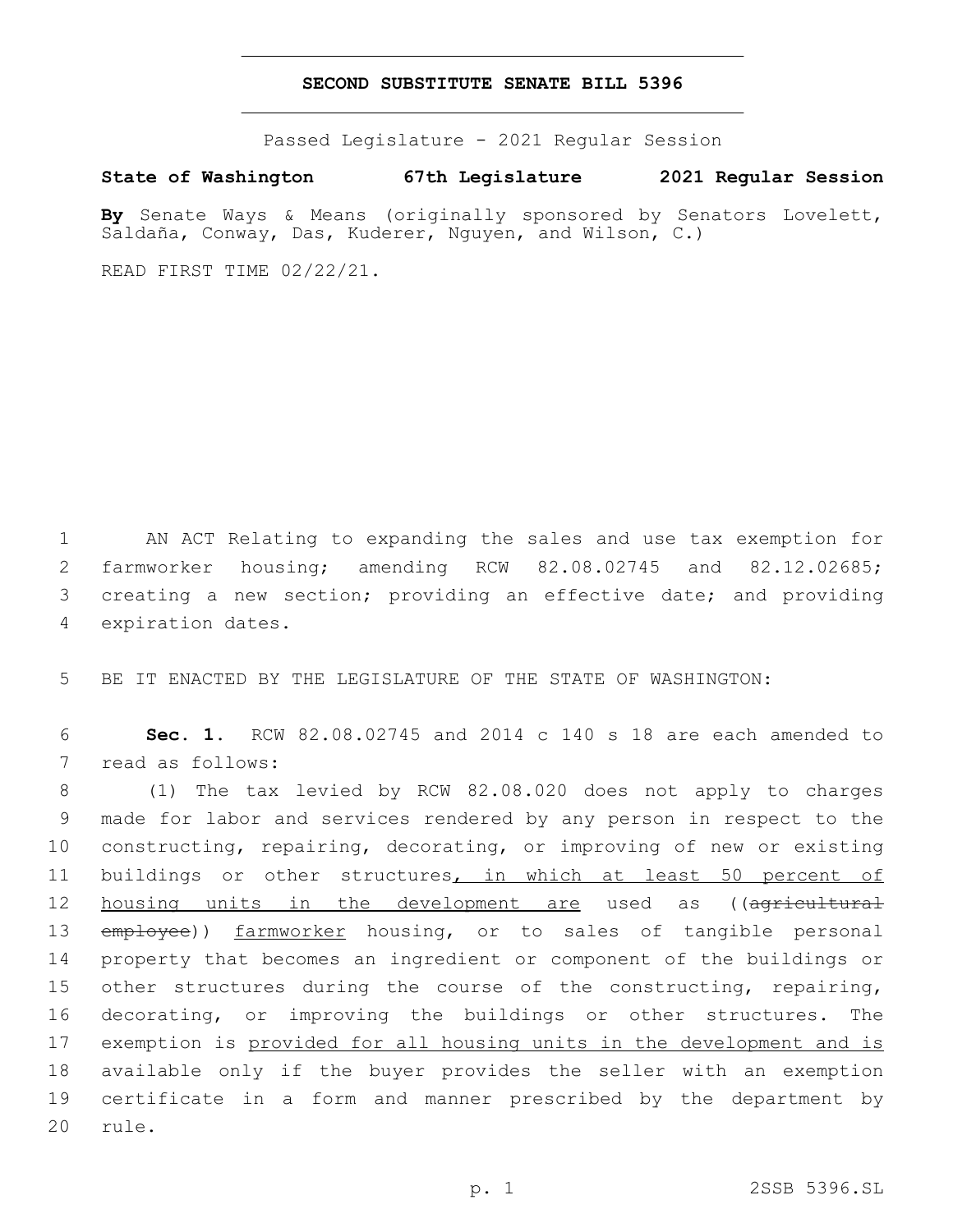(2) The exemption provided in this section for ((agricultural 2 employee)) farmworker housing provided ((to)) on a year-round ((employees of the agricultural employer,)) basis only applies if that housing is built to the current building code for single-family or multifamily dwellings according to the state building code, 6 chapter 19.27 RCW.

 (3) Any ((agricultural employee)) farmworker housing built under this section must be used according to this section for at least five consecutive years from the date the housing is approved for occupancy, or the full amount of tax otherwise due is immediately due and payable together with interest, but not penalties, from the date the housing is approved for occupancy until the date of payment. If 13 at any time ((agricultural employee)) farmworker housing ((that is not located on agricultural land)) ceases to be used in the manner specified in subsection (2) of this section, the full amount of tax otherwise due is immediately due and payable with interest, but not penalties, from the date the housing ceases to be used as 18 ((agricultural employee)) farmworker housing until the date of 19 payment.

 (4) The exemption provided in this section does not apply to housing built for the occupancy of an employer, family members of an employer, or persons owning stock or shares in a farm partnership or corporation business. The exemption provided in this section does not apply to housing built exclusively for workers in the United States on an H-2A visa under the United States citizenship and immigration services.

 (5) If during any agricultural season in the qualifying five years under subsection (3) of this section the housing is occupied by a farmworker who does not have an H-2A visa, then the housing will be considered not to be exclusively built for workers on an H-2A visa.

 (6) For purposes of this section and RCW 82.12.02685, the following definitions apply unless the context clearly requires otherwise.33

# (a) (("Agricultural employee" or "employee" has the same meaning as given in RCW 19.30.010;

 (b)) "Agricultural employer" or "employer" has the same meaning 37 as given in RCW 19.30.010( $(-\text{and}$ 

38 (c) "Agricultural employee)), and includes any employer engaged in aquaculture as defined in RCW 15.85.020.

(b) "Farm work" means services relating to: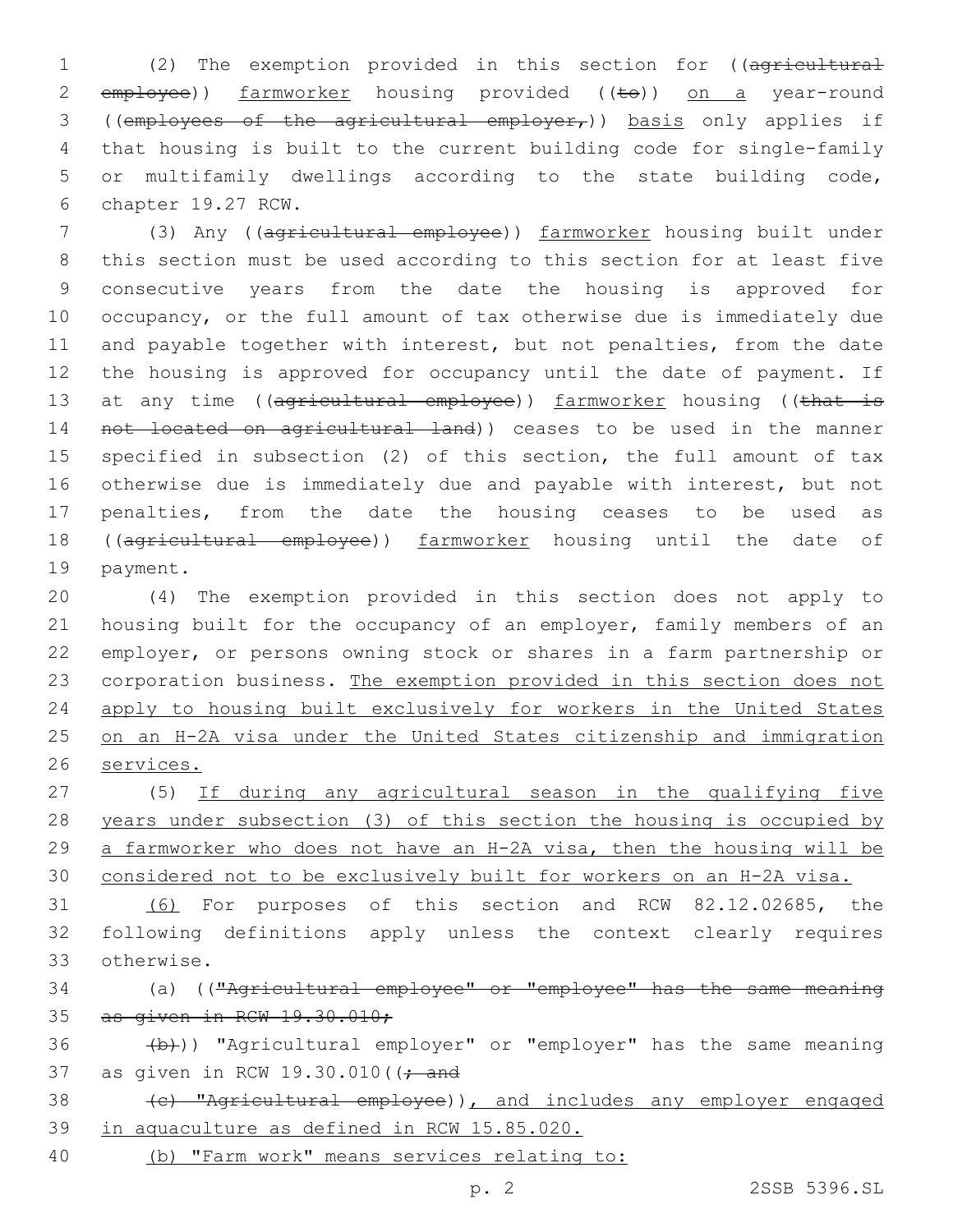(i) Cultivating the soil, raising or harvesting, or catching, netting, handling, planting, drying, packing, grading, storing, or preserving in its unmanufactured state any agricultural or aquacultural commodity; (ii) Delivering to storage, market, or a carrier for transportation to market or to processing any agricultural or aquacultural commodity; or (iii) Working in a processing plant and directly handling

agricultural or aquacultural product.

 (c) "Farmworker" means a single person, or all members of a household, whether such persons are related or not, if the combined household income earned from farm work is at least \$3,000 per 13 calendar year.

14 (d) "Farmworker housing" means all facilities provided by an 15 agricultural employer, housing authority, local government, state or federal agency, nonprofit community or neighborhood-based organization that is exempt from income tax under section 501(c) of the internal revenue code of 1986 (26 U.S.C. Sec. 501(c)), or for-19 profit provider of housing for housing ((agricultural employees)) farmworkers on a year-round or seasonal basis, including bathing, food handling, hand washing, laundry, and toilet facilities, single- family and multifamily dwelling units and dormitories, and includes 23 labor camps under RCW 70.114A.110. (("Agricultural employee))

(i) "Farmworker housing" includes:

 (A) Housing occupied by a household with at least one member who 26 is a farmworker; and

 (B) Housing occupied by a farmworker on a seasonal basis, where 28 the housing is not used as farmworker housing for a portion of the year, such as when it is rented to the general public when not being used for farmworker housing.

31 (ii) "Farmworker housing" does not include:

 $(1)$   $(1)$   $(2)$  Housing regularly provided on a commercial basis to 33 the general public;

 (( $(i+i)$ )) (B) Housing provided by a housing authority unless at 35 least eighty percent of the occupants are ((agricultural employees)) farmworkers whose adjusted income is less than fifty percent of median family income, adjusted for household size, for the county 38 where the housing is provided; and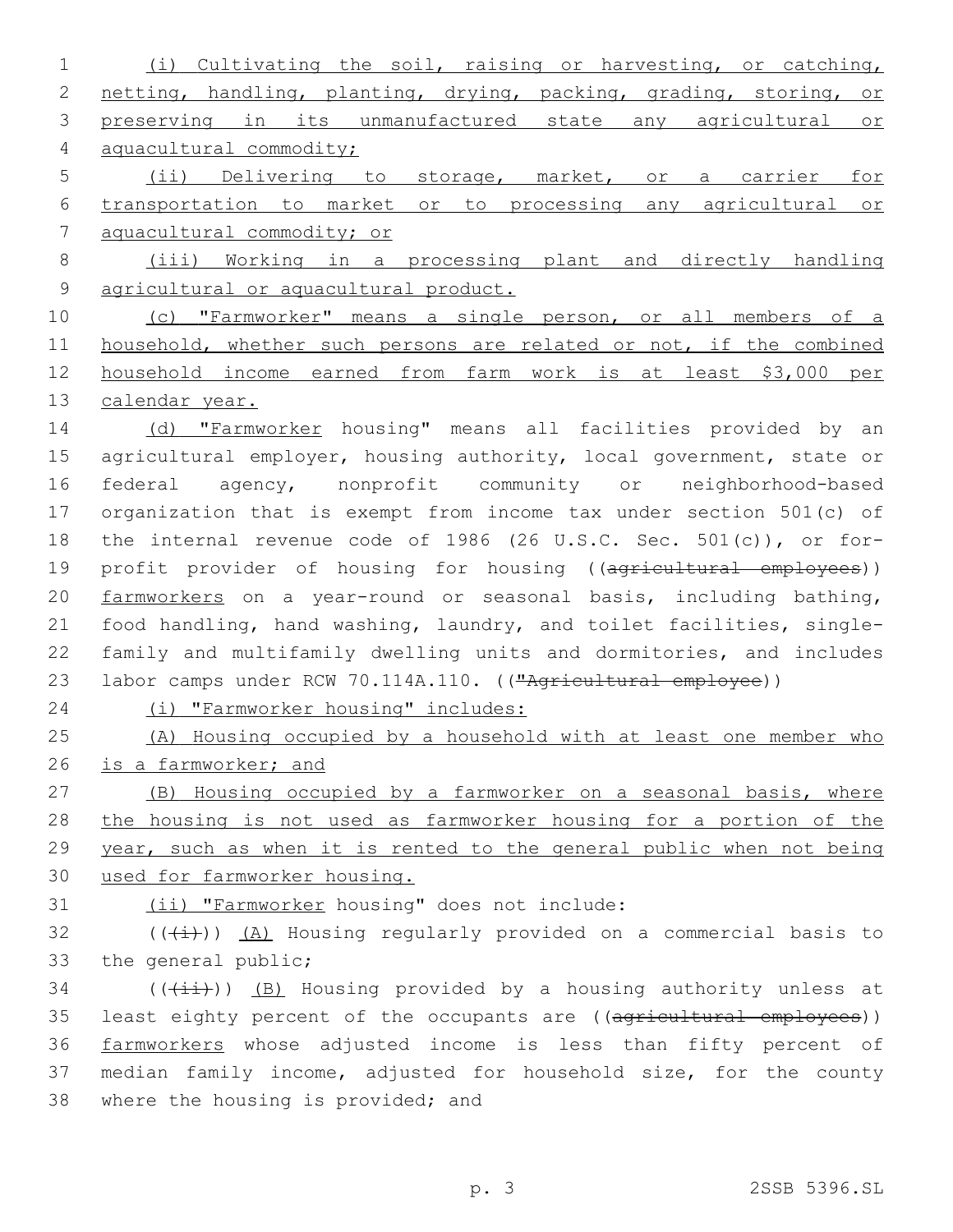1 (( $(i+ii)$ ) (C) Housing provided to ((agricultural employees)) 2 farmworkers providing services related to the growing, raising, or 3 producing of marijuana.

4 (7) This section expires January 1, 2032.

5 **Sec. 2.** RCW 82.12.02685 and 1997 c 438 s 2 are each amended to read as follows:6

7 (1) The provisions of this chapter shall not apply in respect to 8 the use of tangible personal property that becomes an ingredient or 9 component of buildings or other structures, in which at least 50 10 percent of housing units are used as ((agricultural employee)) 11 farmworker housing, during the course of constructing, repairing, 12 decorating, or improving the buildings or other structures by any 13 person.

14 (2) The exemption provided in this section for ((agricultural 15 employee)) farmworker housing provided ((te)) on a year-round 16 ((employees of the agricultural employer,)) basis only applies if 17 that housing is built to the current building code for single-family 18 or multifamily dwellings according to the state building code, 19 chapter 19.27 RCW.

20 (3) Any ((agricultural employee)) farmworker housing built under 21 this section shall be used according to this section for at least 22 five consecutive years from the date the housing is approved for 23 occupancy, or the full amount of a tax otherwise due shall be 24 immediately due and payable together with interest, but not 25 penalties, from the date the housing is approved for occupancy until 26 the date of payment. If at any time ((agricultural employee)) 27 farmworker housing ((that is not located on agricultural land)) 28 ceases to be used in the manner specified in subsection (2) of this 29 section, the full amount of tax otherwise due shall be immediately 30 due and payable with interest, but not penalties, from the date the 31 housing ceases to be used as ((agricultural employee)) farmworker 32 housing until the date of payment.

 (4) The exemption provided in this section shall not apply to housing built for the occupancy of an employer, family members of an employer, or persons owning stock or shares in a farm partnership or 36 corporation business.

37 (5) If during any agricultural season in the qualifying five 38 years under subsection (3) of this section the housing is occupied by